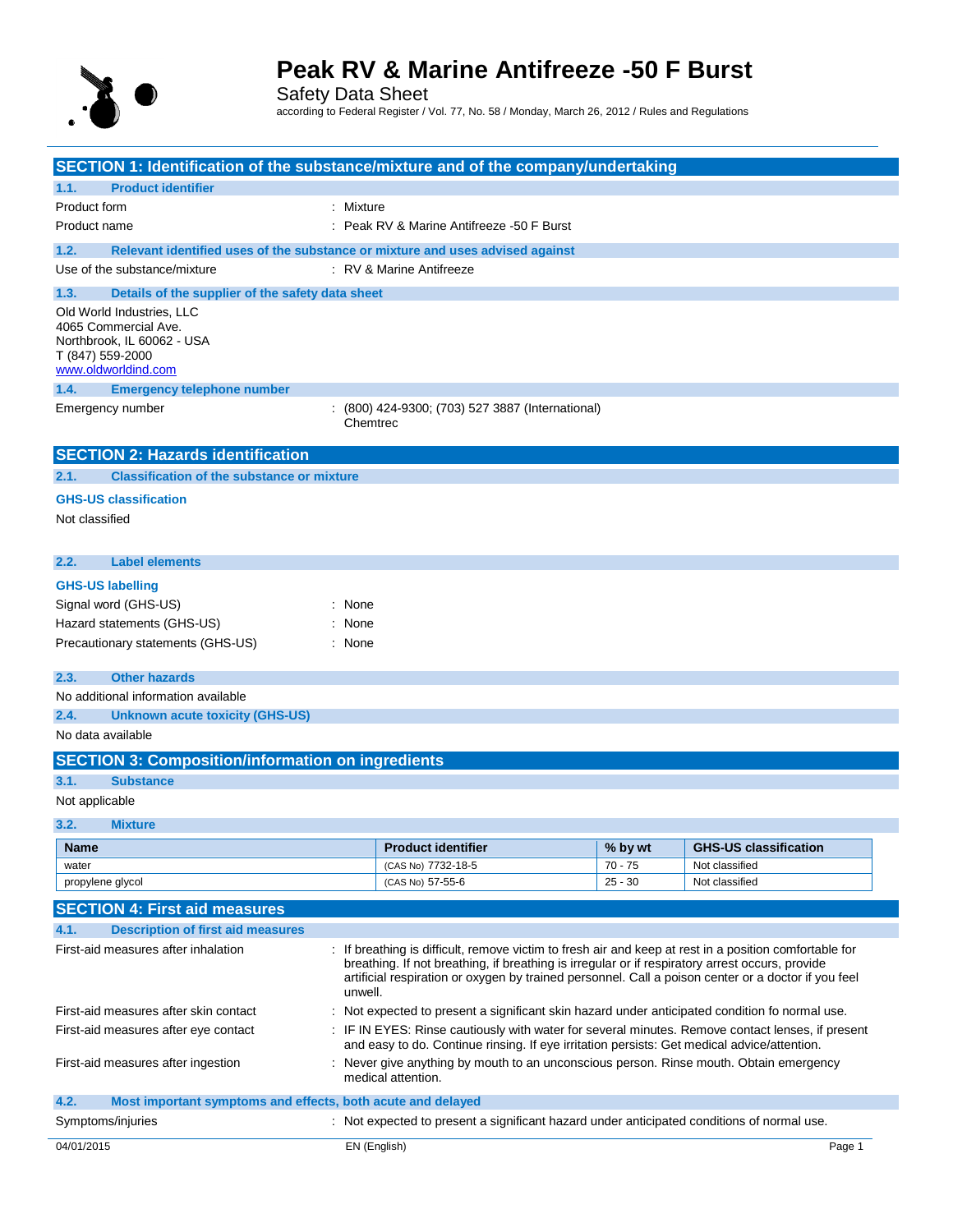Safety Data Sheet

| Symptoms/injuries after skin contact<br>: Contact during a long period may cause slight irritation.<br>Symptoms/injuries after eye contact<br>: May cause slight irritation.<br>Symptoms/injuries after ingestion<br>: Excessive ingestion may cause central nervous system effects.<br>4.3.<br>Indication of any immediate medical attention and special treatment needed<br>No additional information available<br><b>SECTION 5: Firefighting measures</b><br>5.1.<br><b>Extinguishing media</b><br>Suitable extinguishing media<br>: Water spray. Alcohol-resistant foam. Dry chemical powder. Carbon dioxide.<br>5.2.<br>Special hazards arising from the substance or mixture<br>Reactivity<br>: Stable.<br>5.3.<br><b>Advice for firefighters</b><br>: Protective fire fighting clothing (includes fire-fighting helmet, coat, pants, boots and gloves).<br>Special protective equipment for fire fighters<br>Wear positive pressure self-contained breathing apparatus (SCBA).<br><b>SECTION 6: Accidental release measures</b><br>6.1.<br>Personal precautions, protective equipment and emergency procedures<br>6.1.1.<br>For non-emergency personnel<br>No additional information available<br>6.1.2.<br>For emergency responders<br>No additional information available<br>6.2.<br><b>Environmental precautions</b><br>Prevent entry to sewers and public waters. Notify authorities if product enters sewers or public waters.<br>6.3.<br>Methods and material for containment and cleaning up<br>For containment<br>: Collect spillage. Contain released substance, pump into suitable containers. |
|-----------------------------------------------------------------------------------------------------------------------------------------------------------------------------------------------------------------------------------------------------------------------------------------------------------------------------------------------------------------------------------------------------------------------------------------------------------------------------------------------------------------------------------------------------------------------------------------------------------------------------------------------------------------------------------------------------------------------------------------------------------------------------------------------------------------------------------------------------------------------------------------------------------------------------------------------------------------------------------------------------------------------------------------------------------------------------------------------------------------------------------------------------------------------------------------------------------------------------------------------------------------------------------------------------------------------------------------------------------------------------------------------------------------------------------------------------------------------------------------------------------------------------------------------------------------------------------------------------------------|
|                                                                                                                                                                                                                                                                                                                                                                                                                                                                                                                                                                                                                                                                                                                                                                                                                                                                                                                                                                                                                                                                                                                                                                                                                                                                                                                                                                                                                                                                                                                                                                                                                 |
|                                                                                                                                                                                                                                                                                                                                                                                                                                                                                                                                                                                                                                                                                                                                                                                                                                                                                                                                                                                                                                                                                                                                                                                                                                                                                                                                                                                                                                                                                                                                                                                                                 |
|                                                                                                                                                                                                                                                                                                                                                                                                                                                                                                                                                                                                                                                                                                                                                                                                                                                                                                                                                                                                                                                                                                                                                                                                                                                                                                                                                                                                                                                                                                                                                                                                                 |
|                                                                                                                                                                                                                                                                                                                                                                                                                                                                                                                                                                                                                                                                                                                                                                                                                                                                                                                                                                                                                                                                                                                                                                                                                                                                                                                                                                                                                                                                                                                                                                                                                 |
|                                                                                                                                                                                                                                                                                                                                                                                                                                                                                                                                                                                                                                                                                                                                                                                                                                                                                                                                                                                                                                                                                                                                                                                                                                                                                                                                                                                                                                                                                                                                                                                                                 |
|                                                                                                                                                                                                                                                                                                                                                                                                                                                                                                                                                                                                                                                                                                                                                                                                                                                                                                                                                                                                                                                                                                                                                                                                                                                                                                                                                                                                                                                                                                                                                                                                                 |
|                                                                                                                                                                                                                                                                                                                                                                                                                                                                                                                                                                                                                                                                                                                                                                                                                                                                                                                                                                                                                                                                                                                                                                                                                                                                                                                                                                                                                                                                                                                                                                                                                 |
|                                                                                                                                                                                                                                                                                                                                                                                                                                                                                                                                                                                                                                                                                                                                                                                                                                                                                                                                                                                                                                                                                                                                                                                                                                                                                                                                                                                                                                                                                                                                                                                                                 |
|                                                                                                                                                                                                                                                                                                                                                                                                                                                                                                                                                                                                                                                                                                                                                                                                                                                                                                                                                                                                                                                                                                                                                                                                                                                                                                                                                                                                                                                                                                                                                                                                                 |
|                                                                                                                                                                                                                                                                                                                                                                                                                                                                                                                                                                                                                                                                                                                                                                                                                                                                                                                                                                                                                                                                                                                                                                                                                                                                                                                                                                                                                                                                                                                                                                                                                 |
|                                                                                                                                                                                                                                                                                                                                                                                                                                                                                                                                                                                                                                                                                                                                                                                                                                                                                                                                                                                                                                                                                                                                                                                                                                                                                                                                                                                                                                                                                                                                                                                                                 |
|                                                                                                                                                                                                                                                                                                                                                                                                                                                                                                                                                                                                                                                                                                                                                                                                                                                                                                                                                                                                                                                                                                                                                                                                                                                                                                                                                                                                                                                                                                                                                                                                                 |
|                                                                                                                                                                                                                                                                                                                                                                                                                                                                                                                                                                                                                                                                                                                                                                                                                                                                                                                                                                                                                                                                                                                                                                                                                                                                                                                                                                                                                                                                                                                                                                                                                 |
|                                                                                                                                                                                                                                                                                                                                                                                                                                                                                                                                                                                                                                                                                                                                                                                                                                                                                                                                                                                                                                                                                                                                                                                                                                                                                                                                                                                                                                                                                                                                                                                                                 |
|                                                                                                                                                                                                                                                                                                                                                                                                                                                                                                                                                                                                                                                                                                                                                                                                                                                                                                                                                                                                                                                                                                                                                                                                                                                                                                                                                                                                                                                                                                                                                                                                                 |
|                                                                                                                                                                                                                                                                                                                                                                                                                                                                                                                                                                                                                                                                                                                                                                                                                                                                                                                                                                                                                                                                                                                                                                                                                                                                                                                                                                                                                                                                                                                                                                                                                 |
|                                                                                                                                                                                                                                                                                                                                                                                                                                                                                                                                                                                                                                                                                                                                                                                                                                                                                                                                                                                                                                                                                                                                                                                                                                                                                                                                                                                                                                                                                                                                                                                                                 |
|                                                                                                                                                                                                                                                                                                                                                                                                                                                                                                                                                                                                                                                                                                                                                                                                                                                                                                                                                                                                                                                                                                                                                                                                                                                                                                                                                                                                                                                                                                                                                                                                                 |
|                                                                                                                                                                                                                                                                                                                                                                                                                                                                                                                                                                                                                                                                                                                                                                                                                                                                                                                                                                                                                                                                                                                                                                                                                                                                                                                                                                                                                                                                                                                                                                                                                 |
|                                                                                                                                                                                                                                                                                                                                                                                                                                                                                                                                                                                                                                                                                                                                                                                                                                                                                                                                                                                                                                                                                                                                                                                                                                                                                                                                                                                                                                                                                                                                                                                                                 |
|                                                                                                                                                                                                                                                                                                                                                                                                                                                                                                                                                                                                                                                                                                                                                                                                                                                                                                                                                                                                                                                                                                                                                                                                                                                                                                                                                                                                                                                                                                                                                                                                                 |
|                                                                                                                                                                                                                                                                                                                                                                                                                                                                                                                                                                                                                                                                                                                                                                                                                                                                                                                                                                                                                                                                                                                                                                                                                                                                                                                                                                                                                                                                                                                                                                                                                 |
|                                                                                                                                                                                                                                                                                                                                                                                                                                                                                                                                                                                                                                                                                                                                                                                                                                                                                                                                                                                                                                                                                                                                                                                                                                                                                                                                                                                                                                                                                                                                                                                                                 |
| : Notify authorities if product enters sewers or public waters. Soak up spills with inert solids, such<br>Methods for cleaning up                                                                                                                                                                                                                                                                                                                                                                                                                                                                                                                                                                                                                                                                                                                                                                                                                                                                                                                                                                                                                                                                                                                                                                                                                                                                                                                                                                                                                                                                               |
| as clay or diatomaceous earth as soon as possible. This material and its container must be                                                                                                                                                                                                                                                                                                                                                                                                                                                                                                                                                                                                                                                                                                                                                                                                                                                                                                                                                                                                                                                                                                                                                                                                                                                                                                                                                                                                                                                                                                                      |
| disposed of in a safe way, and as per local legislation.                                                                                                                                                                                                                                                                                                                                                                                                                                                                                                                                                                                                                                                                                                                                                                                                                                                                                                                                                                                                                                                                                                                                                                                                                                                                                                                                                                                                                                                                                                                                                        |
| 6.4.<br><b>Reference to other sections</b>                                                                                                                                                                                                                                                                                                                                                                                                                                                                                                                                                                                                                                                                                                                                                                                                                                                                                                                                                                                                                                                                                                                                                                                                                                                                                                                                                                                                                                                                                                                                                                      |
| No additional information available                                                                                                                                                                                                                                                                                                                                                                                                                                                                                                                                                                                                                                                                                                                                                                                                                                                                                                                                                                                                                                                                                                                                                                                                                                                                                                                                                                                                                                                                                                                                                                             |
| <b>SECTION 7: Handling and storage</b>                                                                                                                                                                                                                                                                                                                                                                                                                                                                                                                                                                                                                                                                                                                                                                                                                                                                                                                                                                                                                                                                                                                                                                                                                                                                                                                                                                                                                                                                                                                                                                          |
| <b>Precautions for safe handling</b><br>7.1.                                                                                                                                                                                                                                                                                                                                                                                                                                                                                                                                                                                                                                                                                                                                                                                                                                                                                                                                                                                                                                                                                                                                                                                                                                                                                                                                                                                                                                                                                                                                                                    |
| Precautions for safe handling<br>: Wash hands and other exposed areas with mild soap and water before eating, drinking or                                                                                                                                                                                                                                                                                                                                                                                                                                                                                                                                                                                                                                                                                                                                                                                                                                                                                                                                                                                                                                                                                                                                                                                                                                                                                                                                                                                                                                                                                       |
| smoking and when leaving work. Provide good ventilation in process area to prevent formation<br>of vapor.                                                                                                                                                                                                                                                                                                                                                                                                                                                                                                                                                                                                                                                                                                                                                                                                                                                                                                                                                                                                                                                                                                                                                                                                                                                                                                                                                                                                                                                                                                       |
| 7.2.<br>Conditions for safe storage, including any incompatibilities                                                                                                                                                                                                                                                                                                                                                                                                                                                                                                                                                                                                                                                                                                                                                                                                                                                                                                                                                                                                                                                                                                                                                                                                                                                                                                                                                                                                                                                                                                                                            |
| Storage conditions<br>: Keep container closed when not in use. Keep away from heat, hot surfaces, sparks, open                                                                                                                                                                                                                                                                                                                                                                                                                                                                                                                                                                                                                                                                                                                                                                                                                                                                                                                                                                                                                                                                                                                                                                                                                                                                                                                                                                                                                                                                                                  |
| flames and other ignition sources. No smoking.                                                                                                                                                                                                                                                                                                                                                                                                                                                                                                                                                                                                                                                                                                                                                                                                                                                                                                                                                                                                                                                                                                                                                                                                                                                                                                                                                                                                                                                                                                                                                                  |
| <b>Specific end use(s)</b><br>7.3.                                                                                                                                                                                                                                                                                                                                                                                                                                                                                                                                                                                                                                                                                                                                                                                                                                                                                                                                                                                                                                                                                                                                                                                                                                                                                                                                                                                                                                                                                                                                                                              |
| No additional information available                                                                                                                                                                                                                                                                                                                                                                                                                                                                                                                                                                                                                                                                                                                                                                                                                                                                                                                                                                                                                                                                                                                                                                                                                                                                                                                                                                                                                                                                                                                                                                             |
| <b>SECTION 8: Exposure controls/personal protection</b>                                                                                                                                                                                                                                                                                                                                                                                                                                                                                                                                                                                                                                                                                                                                                                                                                                                                                                                                                                                                                                                                                                                                                                                                                                                                                                                                                                                                                                                                                                                                                         |
| 8.1.<br><b>Control parameters</b>                                                                                                                                                                                                                                                                                                                                                                                                                                                                                                                                                                                                                                                                                                                                                                                                                                                                                                                                                                                                                                                                                                                                                                                                                                                                                                                                                                                                                                                                                                                                                                               |
| No additional information available                                                                                                                                                                                                                                                                                                                                                                                                                                                                                                                                                                                                                                                                                                                                                                                                                                                                                                                                                                                                                                                                                                                                                                                                                                                                                                                                                                                                                                                                                                                                                                             |
|                                                                                                                                                                                                                                                                                                                                                                                                                                                                                                                                                                                                                                                                                                                                                                                                                                                                                                                                                                                                                                                                                                                                                                                                                                                                                                                                                                                                                                                                                                                                                                                                                 |
| 8.2.                                                                                                                                                                                                                                                                                                                                                                                                                                                                                                                                                                                                                                                                                                                                                                                                                                                                                                                                                                                                                                                                                                                                                                                                                                                                                                                                                                                                                                                                                                                                                                                                            |
| <b>Exposure controls</b>                                                                                                                                                                                                                                                                                                                                                                                                                                                                                                                                                                                                                                                                                                                                                                                                                                                                                                                                                                                                                                                                                                                                                                                                                                                                                                                                                                                                                                                                                                                                                                                        |
| : Face shield. Protective goggles.<br>Personal protective equipment                                                                                                                                                                                                                                                                                                                                                                                                                                                                                                                                                                                                                                                                                                                                                                                                                                                                                                                                                                                                                                                                                                                                                                                                                                                                                                                                                                                                                                                                                                                                             |
|                                                                                                                                                                                                                                                                                                                                                                                                                                                                                                                                                                                                                                                                                                                                                                                                                                                                                                                                                                                                                                                                                                                                                                                                                                                                                                                                                                                                                                                                                                                                                                                                                 |
|                                                                                                                                                                                                                                                                                                                                                                                                                                                                                                                                                                                                                                                                                                                                                                                                                                                                                                                                                                                                                                                                                                                                                                                                                                                                                                                                                                                                                                                                                                                                                                                                                 |
|                                                                                                                                                                                                                                                                                                                                                                                                                                                                                                                                                                                                                                                                                                                                                                                                                                                                                                                                                                                                                                                                                                                                                                                                                                                                                                                                                                                                                                                                                                                                                                                                                 |
| Not required for normal conditions of use.<br>Hand protection                                                                                                                                                                                                                                                                                                                                                                                                                                                                                                                                                                                                                                                                                                                                                                                                                                                                                                                                                                                                                                                                                                                                                                                                                                                                                                                                                                                                                                                                                                                                                   |
| Chemical goggles or face shield.<br>Eye protection                                                                                                                                                                                                                                                                                                                                                                                                                                                                                                                                                                                                                                                                                                                                                                                                                                                                                                                                                                                                                                                                                                                                                                                                                                                                                                                                                                                                                                                                                                                                                              |
| If exposed to levels above exposure limits wear appropriate respiratory protection.<br>Respiratory protection                                                                                                                                                                                                                                                                                                                                                                                                                                                                                                                                                                                                                                                                                                                                                                                                                                                                                                                                                                                                                                                                                                                                                                                                                                                                                                                                                                                                                                                                                                   |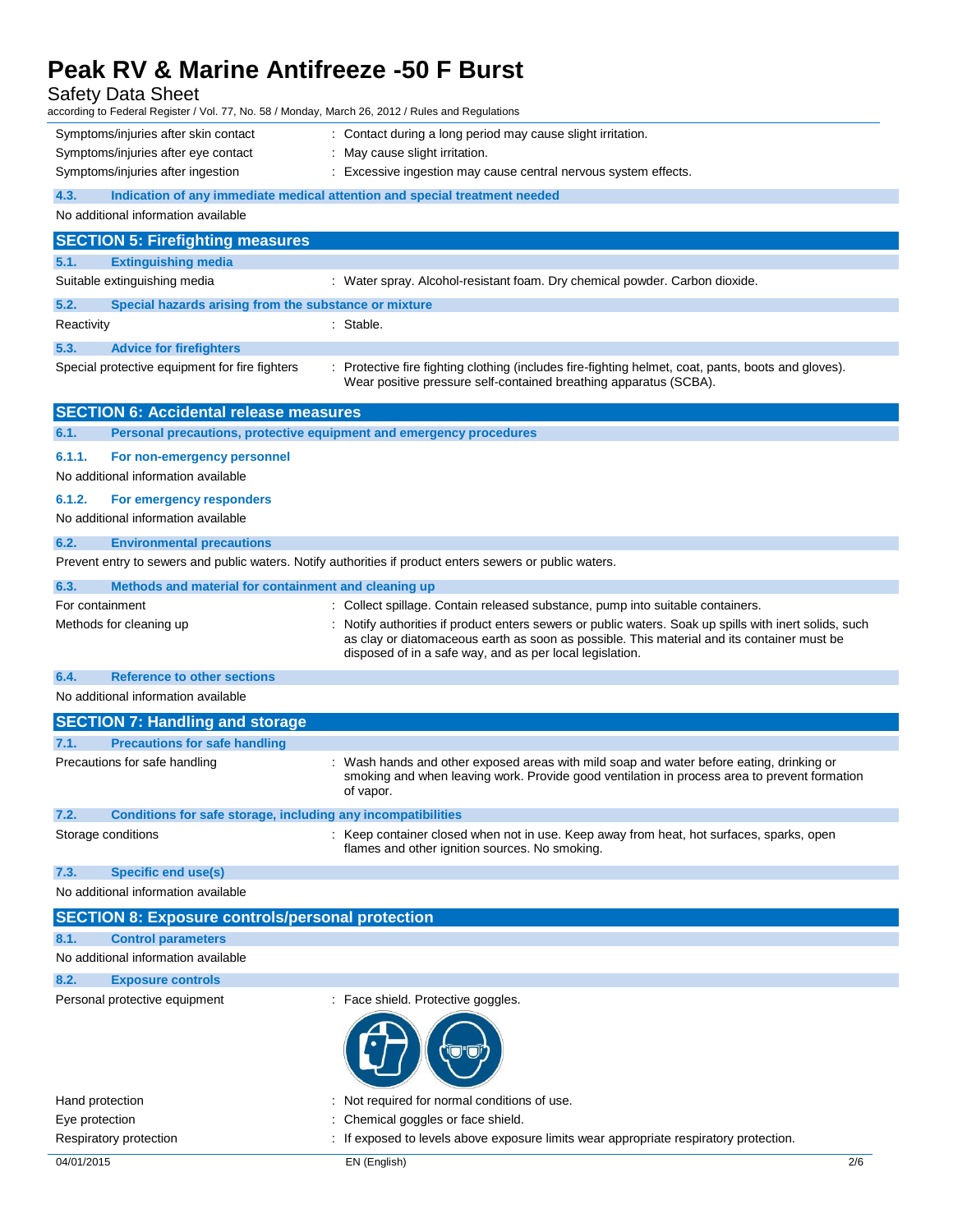Safety Data Sheet

according to Federal Register / Vol. 77, No. 58 / Monday, March 26, 2012 / Rules and Regulations

| <b>SECTION 9: Physical and chemical properties</b>            |                                            |
|---------------------------------------------------------------|--------------------------------------------|
| Information on basic physical and chemical properties<br>9.1. |                                            |
| Physical state                                                | : Liquid                                   |
| Color                                                         | $:$ Red                                    |
| Odor                                                          | : Odorless                                 |
| Odor threshold                                                | : No data available                        |
| Relative evaporation rate (butylacetate=1)                    | : Slight                                   |
| Melting point                                                 | : -12 °C (9 °F)                            |
| Freezing point                                                | : No data available                        |
| Boiling point                                                 | : 102 °C (216 °F)                          |
| Flash point                                                   | : None. Percentage of water is aboave 20%. |
| Auto-ignition temperature                                     | : No data available                        |
| Decomposition temperature                                     | : No data available                        |
| Flammability (solid, gas)                                     | : No data available                        |
| Vapor pressure                                                | : $< 0.01$ kPa ( $< 0.1$ mm Hg)            |
| Relative vapor density at 20 °C                               | : No data available                        |
| <b>Specific Gravity</b>                                       | : 1.02                                     |
| Density                                                       | : $1.02$ kg/l (8.5 lbs/gal)                |
| Solubility                                                    | : Water: Complete                          |
| Log Pow                                                       | : No data available                        |
| Log Kow                                                       | : No data available                        |
| Viscosity, kinematic                                          | : No data available                        |
| Viscosity, dynamic                                            | : No data available                        |
| Explosive properties                                          | : Not applicable.                          |
| Oxidizing properties                                          | : Not applicable.                          |
| <b>Explosive limits</b>                                       | : Not determined.                          |
| 9.2.<br><b>Other information</b>                              |                                            |

No additional information available

|         | <b>SECTION 10: Stability and reactivity</b>                     |
|---------|-----------------------------------------------------------------|
| 10.1.   | <b>Reactivity</b>                                               |
| Stable. |                                                                 |
| 10.2.   | <b>Chemical stability</b>                                       |
| Stable. |                                                                 |
| 10.3.   | <b>Possibility of hazardous reactions</b>                       |
|         | Hazardous polymerization will not occur.                        |
| 10.4.   | <b>Conditions to avoid</b>                                      |
|         | Heat. Open flame. Sparks.                                       |
| 10.5.   | <b>Incompatible materials</b>                                   |
|         | Keep away from strong acids, strong bases and oxidizing agents. |
| 10.6.   | <b>Hazardous decomposition products</b>                         |
|         | Carbon monoxide, Carbon dioxide.                                |

|       | <b>SECTION 11: Toxicological information</b> |  |  |  |
|-------|----------------------------------------------|--|--|--|
| 11.1. | Information on toxicological effects         |  |  |  |
|       |                                              |  |  |  |

| Acute toxicity             | : Not classified                                                      |     |
|----------------------------|-----------------------------------------------------------------------|-----|
| propylene glycol (57-55-6) |                                                                       |     |
| LD50 oral rat              | 20,000 mg/kg (Rat; Experimental value, Rat; Experimental value)       |     |
| LD50 dermal rat            | 22,500 mg/kg (Rat: Experimental value, Rat: Experimental value)       |     |
| LD50 dermal rabbit         | 20,800 mg/kg (Rabbit; Experimental value, Rabbit; Experimental value) |     |
| ATE US (oral)              | 20,000 mg/kg bodyweight                                               |     |
| 04/01/2015                 | EN (English)                                                          | 3/6 |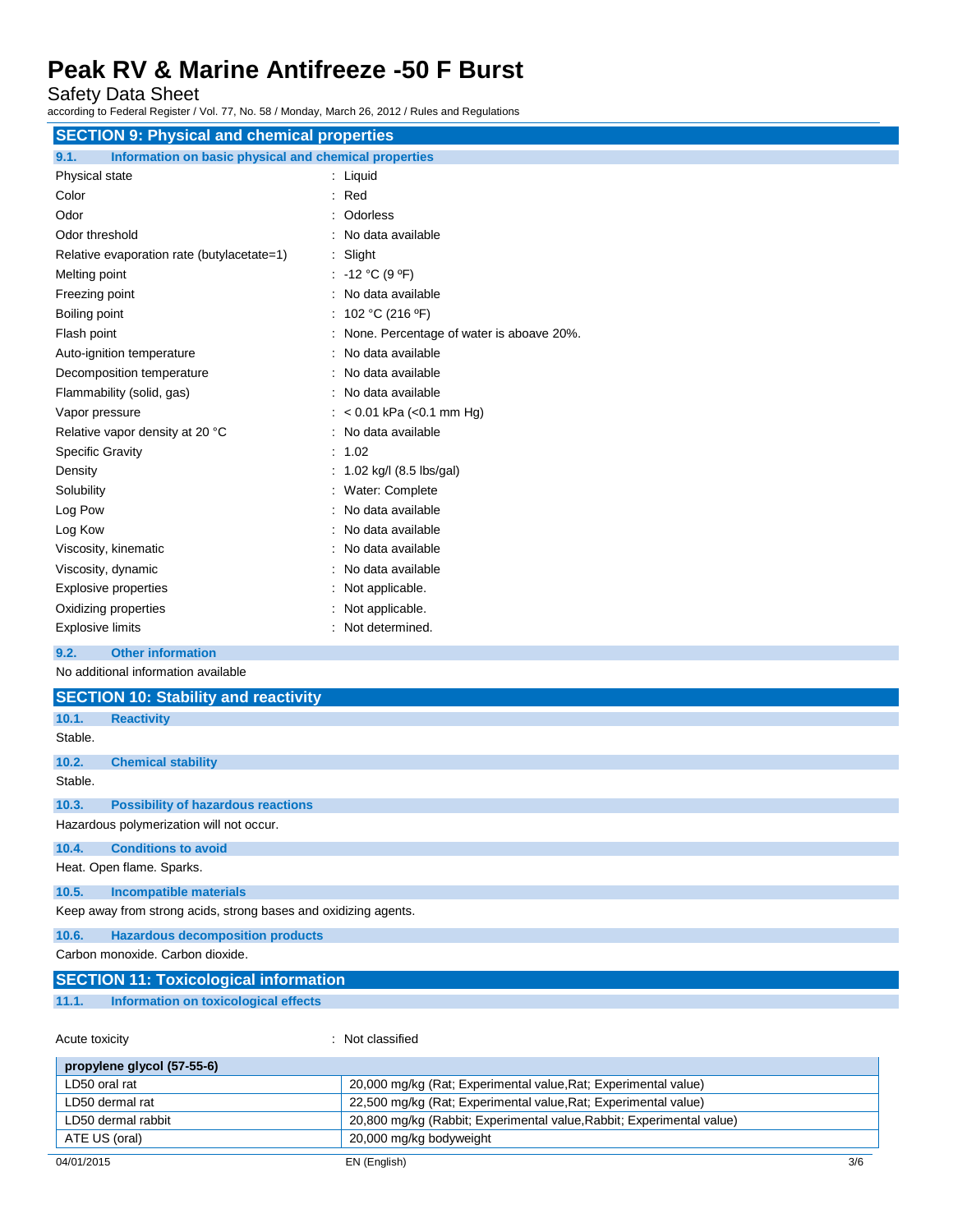Safety Data Sheet

according to Federal Register / Vol. 77, No. 58 / Monday, March 26, 2012 / Rules and Regulations

| propylene glycol (57-55-6)                            |                                                                 |
|-------------------------------------------------------|-----------------------------------------------------------------|
| ATE US (dermal)                                       | 20,800 mg/kg bodyweight                                         |
| Skin corrosion/irritation                             | : Not classified                                                |
| Serious eye damage/irritation                         | : Not classified                                                |
| Respiratory or skin sensitisation                     | : Not classified                                                |
| Germ cell mutagenicity                                | : Not classified                                                |
| Carcinogenicity                                       | : Not classified                                                |
| Reproductive toxicity                                 | : Not classified                                                |
| Specific target organ toxicity (single exposure)      | : Not classified                                                |
| Specific target organ toxicity (repeated<br>exposure) | : Not classified                                                |
| Aspiration hazard                                     | : Not classified                                                |
| Symptoms/injuries after skin contact                  | : Contact during a long period may cause slight irritation.     |
| Symptoms/injuries after eye contact                   | : May cause slight irritation.                                  |
| Symptoms/injuries after ingestion                     | : Excessive ingestion may cause central nervous system effects. |

## **SECTION 12: Ecological information**

**12.1. Toxicity**

| propylene glycol (57-55-6)                |                                                |
|-------------------------------------------|------------------------------------------------|
| LC50 fish 1                               | 51,400 mg/l (96 h; Pimephales promelas)        |
| LC50 other aquatic organisms 1            | $> 1,000$ mg/l (96 h)                          |
| EC50 Daphnia 1                            | 34,400 mg/l (48 h; Daphnia magna)              |
| $LC50$ fish $2$                           | 51,600 mg/l (96 h; Oncorhynchus mykiss)        |
| TLM fish 1                                | > 1,000 ppm (96 h; Pisces)                     |
| TLM other aquatic organisms 1             | $> 1,000$ ppm (96 h)                           |
| Threshold limit other aquatic organisms 1 | $> 1,000$ mg/l (96 h)                          |
| Threshold limit algae 1                   | 15,000 mg/l (336 h; Selenastrum capricornutum) |
| Threshold limit algae 2                   | < 5,300 mg/l (336 h; Skeletonema costatum)     |

## **12.2. Persistence and degradability**

| propylene glycol (57-55-6)                                                                                                                                                                                                                                                                                                                                       |                                                            |
|------------------------------------------------------------------------------------------------------------------------------------------------------------------------------------------------------------------------------------------------------------------------------------------------------------------------------------------------------------------|------------------------------------------------------------|
| Persistence and degradability                                                                                                                                                                                                                                                                                                                                    | Readily biodegradable in water. Biodegradable in the soil. |
| Biochemical oxygen demand (BOD)                                                                                                                                                                                                                                                                                                                                  | 0.96 - 1.08 g $O_2$ /g substance                           |
| Chemical oxygen demand (COD)                                                                                                                                                                                                                                                                                                                                     | 1.63 g $O_2$ /g substance                                  |
| ThOD                                                                                                                                                                                                                                                                                                                                                             | 1.69 g O <sub>2</sub> /g substance                         |
| BOD (% of ThOD)                                                                                                                                                                                                                                                                                                                                                  | 0.57 % ThOD                                                |
| $\mathbf{a} \cdot \mathbf{a}$ , and $\mathbf{a} \cdot \mathbf{a}$ , and $\mathbf{a} \cdot \mathbf{a}$ , and $\mathbf{a} \cdot \mathbf{a}$ , and $\mathbf{a} \cdot \mathbf{a}$ , and $\mathbf{a} \cdot \mathbf{a}$ , and $\mathbf{a} \cdot \mathbf{a}$ , and $\mathbf{a} \cdot \mathbf{a}$ , and $\mathbf{a} \cdot \mathbf{a}$ , and $\mathbf{a} \cdot \mathbf{a$ |                                                            |

### **12.3. Bioaccumulative potential**

| propylene glycol (57-55-6)       |                      |  |
|----------------------------------|----------------------|--|
| Log Pow                          | $-1.41 - 0.30$       |  |
| Bioaccumulative potential        | Not bioaccumulative. |  |
| 12.4.<br><b>Mobility in soil</b> |                      |  |

|       | propylene glycol (57-55-6)   |                                                      |
|-------|------------------------------|------------------------------------------------------|
|       | Surface tension              | $0.036$ N/m (25 °C)                                  |
| 12.5. | <b>Other adverse effects</b> |                                                      |
|       | Effect on ozone layer        | : No known effect on the ozone layer                 |
|       | Effect on global warming     | : No known ecological damage caused by this product. |

| <b>SECTION 13: Disposal considerations</b> |                                                                                                                                                                     |
|--------------------------------------------|---------------------------------------------------------------------------------------------------------------------------------------------------------------------|
| 13.1.<br>Waste treatment methods           |                                                                                                                                                                     |
| Waste disposal recommendations             | : Dispose of contents/container, in a safe manner, to appropriate waste disposal facility, in<br>accordance with local/regional/national/international regulations. |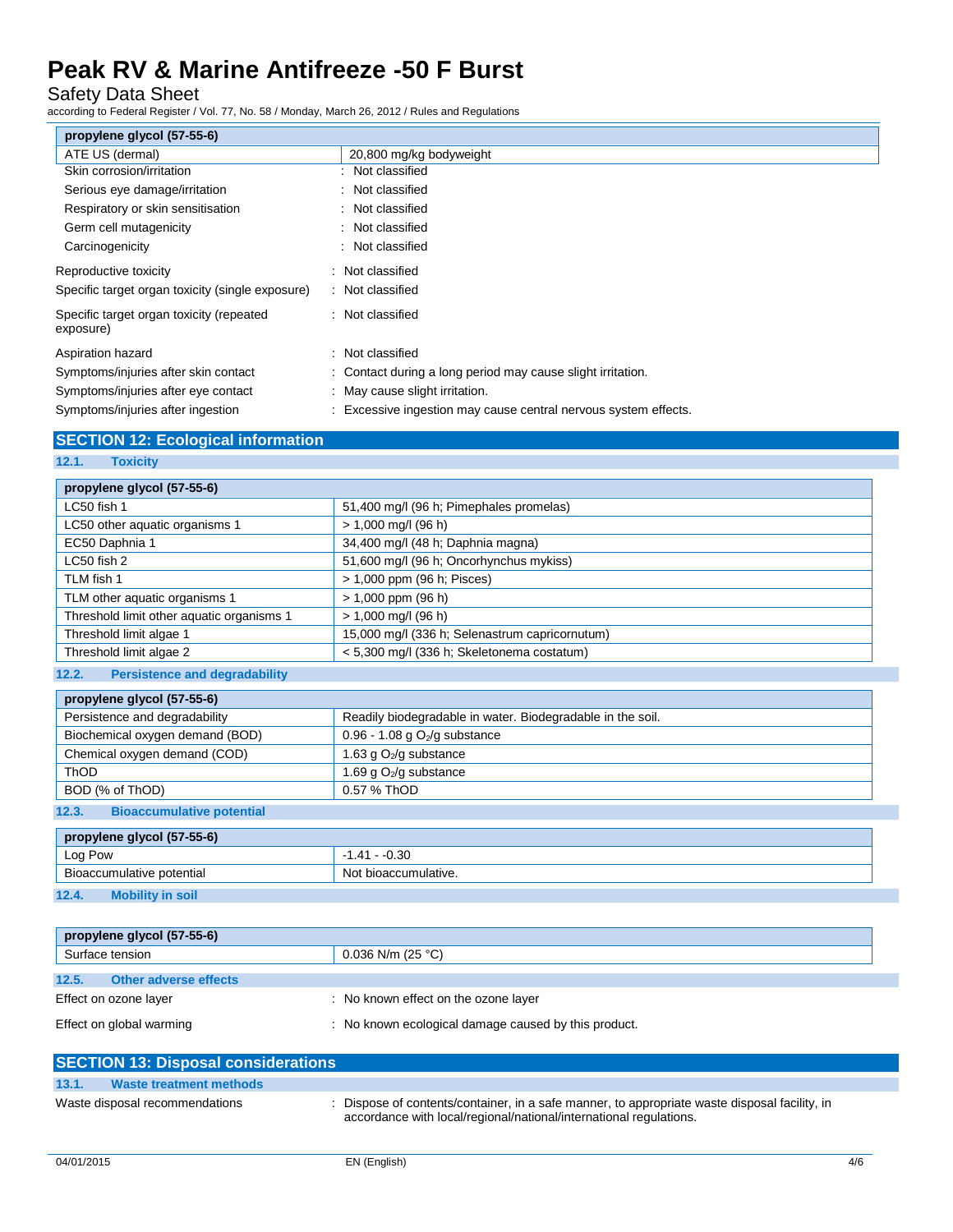Safety Data Sheet

according to Federal Register / Vol. 77, No. 58 / Monday, March 26, 2012 / Rules and Regulations

## **SECTION 14: Transport information**

#### In accordance with DOT

Not a dangerous good in sense of transport regulations Other information : Not regulated.

### **ADR**

No additional information available

### **Transport by sea**

No additional information available

#### **Air transport**

No additional information available

## **SECTION 15: Regulatory information**

| 15.1. US Federal regulations            |                                                                                                |
|-----------------------------------------|------------------------------------------------------------------------------------------------|
| Peak RV & Marine Antifreeze -50 F Burst |                                                                                                |
| EPA TSCA Regulatory Flag                | Toxic Substances Control Act (TSCA): The intentional<br>ingredients of this product are listed |

#### **15.2. International regulations**

| <b>CANADA</b>                           |                                                                                                                                                                                                      |
|-----------------------------------------|------------------------------------------------------------------------------------------------------------------------------------------------------------------------------------------------------|
| Peak RV & Marine Antifreeze -50 F Burst |                                                                                                                                                                                                      |
| WHMIS Classification                    | This product is not a WHMIS controlled product in Canada. Refer elsewhere in the SDS for<br>specific warnings and safe handling information. Refer to the employer's workplace education<br>program. |

## **WHMIS Classification**

This product is not a WHMIS controlled product in Canada. Refer elsewhere in the SDS for specific warnings and safe handling information. Refer to the employer's workplace education program.

#### **EU-Regulations**

No additional information available

### **Classification according to Regulation (EC) No. 1272/2008 [CLP]**

### **Classification according to Directive 67/548/EEC [DSD] or 1999/45/EC [DPD]**

### Not classified

**15.2.2. National regulations**

### **Peak RV & Marine Antifreeze -50 F Burst**

DSL (Canada): The intentional ingredients of this product are listed ECL (South Korea): The intentional ingredients of this product are listed. EINECS (Europe): The intentional ingredients of this product are listed ENCS (Japan): The intentional ingredients of this product are listed

## **15.3. US State regulations**

## **1,2-propanediol (57-55-6)**

U.S. - Pennsylvania - RTK (Right to Know) List

## **SECTION 16: Other information**